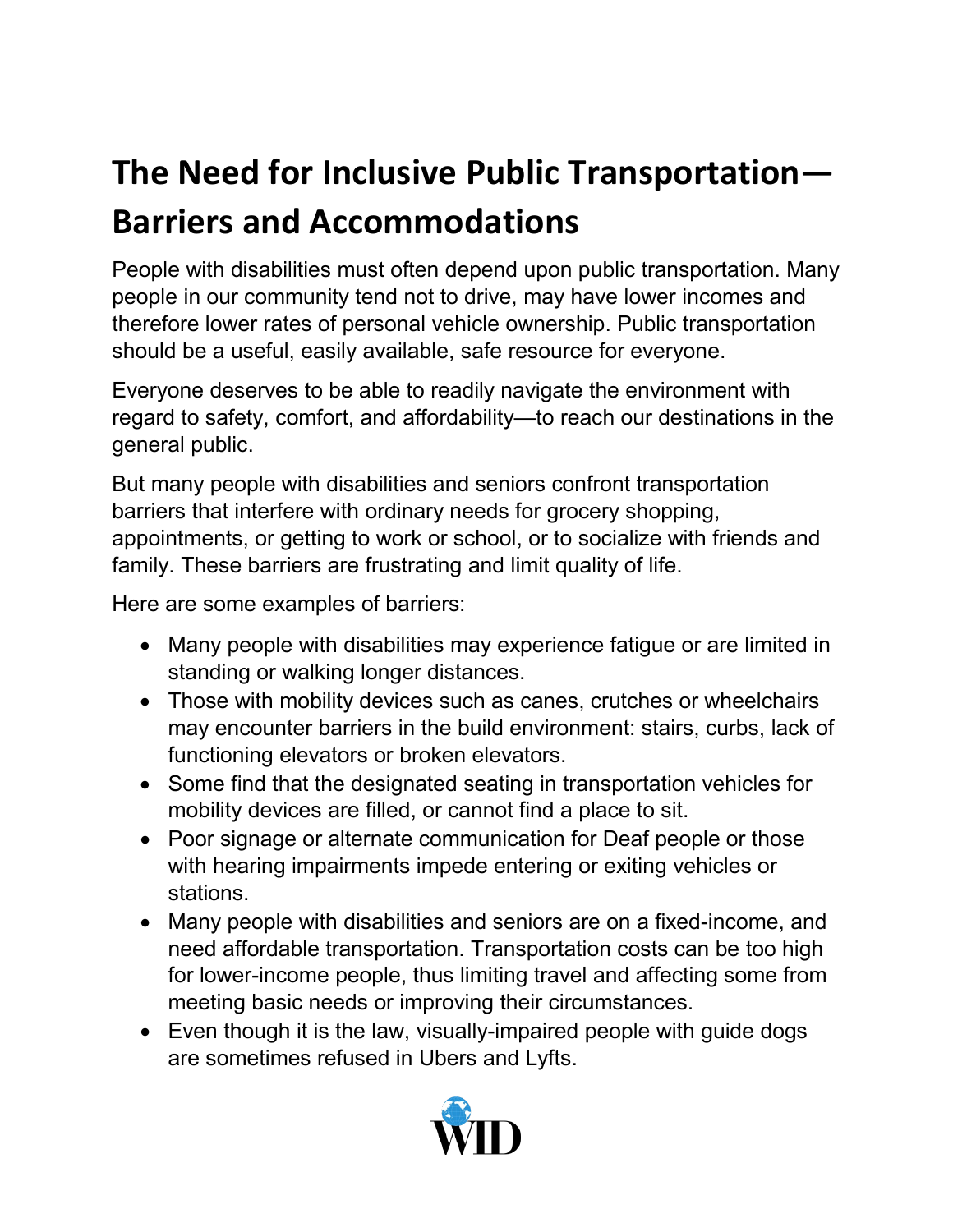- People with disabilities are sometimes treated badly by other passengers, which can be annoying or even frightening, and limit needed accommodations for safe, comfortable travel.
- People who don't drive and cannot readily use busses or trains must be able to access paratransit and other types of more individualized services that enable door-to-door transportation. Paratransit is a system of transportation that has many benefits, and many problems still to overcome. Cabs, taxis, the growing systems of "transportation Network Companies--TNCs, Uber and Lyft also have many pros and cons for people with disabilities.

Barriers may result in unemployment and/or persistence with low incomes, which further limits transportation options and economic security.

## **What People with Disabilities Need**

What is needed is smooth, comfortable, safe, affordable and efficient transportation throughout our community in ways that facilitate social integration, health, safety, and economic stability.

We should be able to achieve these goals through all kinds of transportation services including modified vehicles, accessible travel information, training and awareness for transportation providers and others, and financial supports to enable equal access to mobility, and community integration.

Accommodating the transportation needs of people with disabilities requires "universal access." This means that if typical transportation systems or vehicles are not workable, there must be modifications, or reasonable alternatives, that enable their use by people with disabilities. This concept builds on 7 principles of Universal Design<sup>[1](#page-1-0)</sup>, which are:

- 1. Equitable Use
- 2. Flexibility in Use
- 3. Simple and Intuitive Use
- 4. Perceptible Information

<span id="page-1-0"></span><sup>&</sup>lt;sup>1</sup> National Disability Authority. The 7 Principles. Retrieved August 20, 2019. [http://universaldesign.ie/What-is-](http://universaldesign.ie/What-is-Universal-Design/The-7-Principles/)[Universal-Design/The-7-Principles/](http://universaldesign.ie/What-is-Universal-Design/The-7-Principles/)